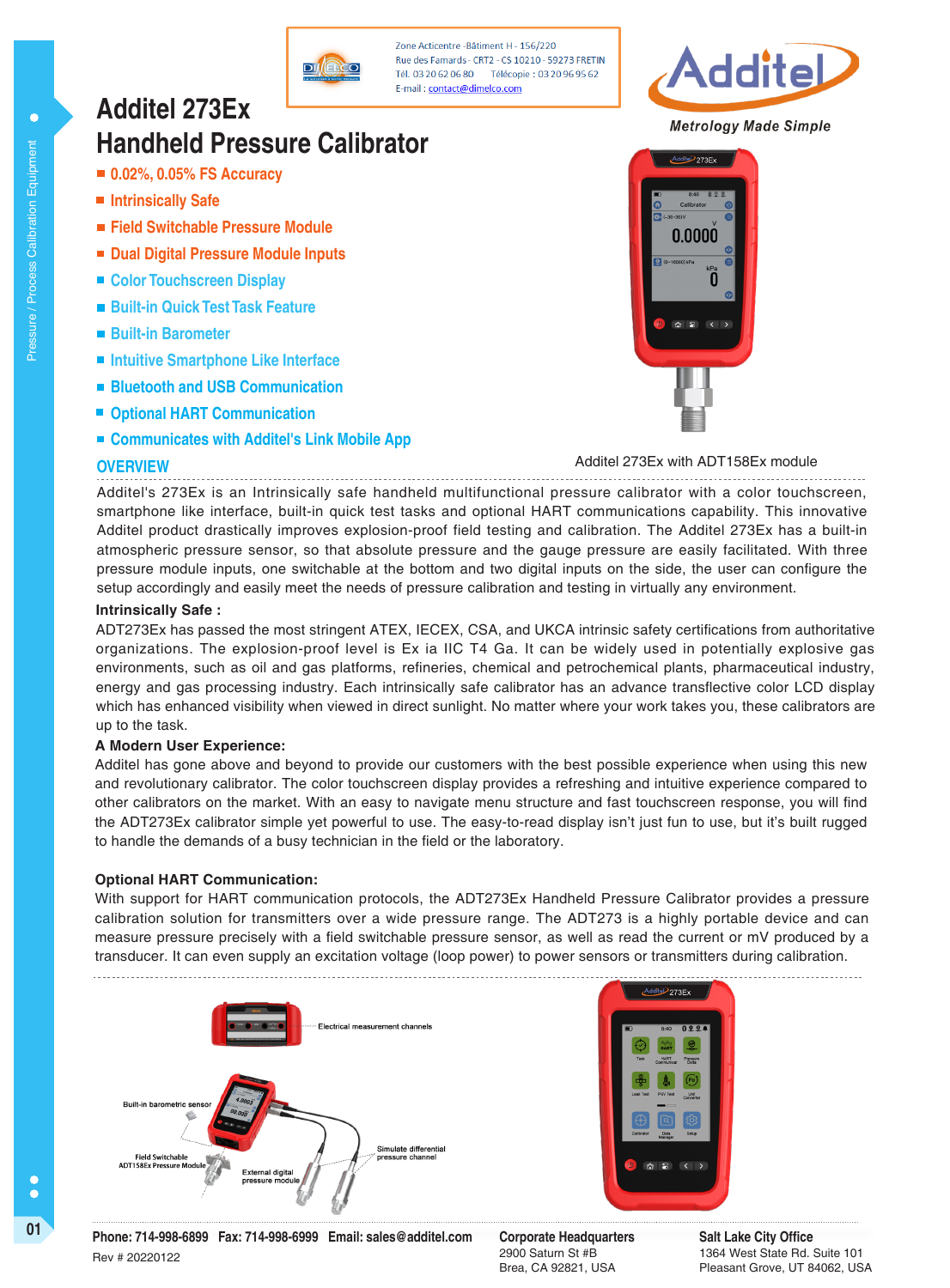

# **FUNCTIONAL FEATURES**

|                                     | --                                                                                                                                                                                     |
|-------------------------------------|----------------------------------------------------------------------------------------------------------------------------------------------------------------------------------------|
| <b>Functional Features</b>          | <b>Details</b>                                                                                                                                                                         |
| <b>Scaling</b>                      | User can convert measured current, voltage and frequency values into pressure, temperature and flow values.<br>Three conversion functions available: linearity, square and square root |
| <b>Filtering</b>                    | Average sliding filter (sampling number: $1 \sim 50$ )<br>First-order linear filter (First-order coefficient: $0.01 - 1$ )                                                             |
| Switch                              | The measurement value will be automatically displayed at the moment the switch change of state. The latest 8 state changes will<br>be stored in the memory.                            |
| <b>Pressure Tare</b>                | Tare value is set through the user interface                                                                                                                                           |
| <b>Pressure stability indicator</b> | Stability time and criteria is selectable                                                                                                                                              |
| <b>Power management</b>             | Backlight auto off<br>Auto power off                                                                                                                                                   |
|                                     |                                                                                                                                                                                        |

# **Specifications**

| <b>General Specifications</b>  |                                                                                                                                                                                   |  |  |  |  |
|--------------------------------|-----------------------------------------------------------------------------------------------------------------------------------------------------------------------------------|--|--|--|--|
|                                | Top: 1 electrical signal measurement channel, $\phi$ 4mm banana jacks                                                                                                             |  |  |  |  |
|                                | Right side: 2 channels for external digital pressure modules, 5-core dedicated aviation plug                                                                                      |  |  |  |  |
| <b>Input Channels</b>          | Bottom: embedded digital pressure module (model ADT158Ex), field switchable.                                                                                                      |  |  |  |  |
|                                | Internal: 1 embedded atmospheric pressure sensor                                                                                                                                  |  |  |  |  |
| <b>Barometric Accuracy</b>     | $+55$ Pa                                                                                                                                                                          |  |  |  |  |
|                                | mV, V, mA & frequency: 3 times/sec                                                                                                                                                |  |  |  |  |
| <b>Measurement Rate</b>        | Pressure module: 1~10 times/sec selectable (3 as default)                                                                                                                         |  |  |  |  |
|                                | Barometer: 1 time/sec                                                                                                                                                             |  |  |  |  |
| Power                          | 4000mAh, 14.4Wh explosion-proof intelligent lithium battery, charging time = 6~8 hours, battery can be charged independently<br>Typical working time 100 hours (measurement mode) |  |  |  |  |
|                                | Guaranteed temperature range of technical specifications: $(-10 \sim 50)$ °C                                                                                                      |  |  |  |  |
|                                | Operating temperature: $(-20 \sim 50)$ °C                                                                                                                                         |  |  |  |  |
| <b>Environmental</b>           | Storage temperature: $(-30 \sim 70)$ °C                                                                                                                                           |  |  |  |  |
|                                | Humidity: 0% to 95% RH, non-condensing.                                                                                                                                           |  |  |  |  |
|                                | Altitude: 3000 meters                                                                                                                                                             |  |  |  |  |
| <b>Warm-up Time</b>            | 10 min to fully meet technical specifications                                                                                                                                     |  |  |  |  |
| <b>Port Protection Voltage</b> | 30V max                                                                                                                                                                           |  |  |  |  |
|                                | ATEX & IECEX: Ex ia IIC T4 Ga (Ta = -20 $\degree$ Cto + 50 $\degree$ C)                                                                                                           |  |  |  |  |
| <b>Explosion-proof Grade</b>   | CSA: Class I, Division 1, Group A,B,C and D, T4<br>Class I, Zone 0, AEx ia IIC T4 Ga<br>Ta = $-20^{\circ}$ Cto + 50 $^{\circ}$ C Ex ia IIC T4 Ga                                  |  |  |  |  |
|                                | UKCA-EX                                                                                                                                                                           |  |  |  |  |
| <b>CE Certification</b>        | TUV IEC61326, IEC61010                                                                                                                                                            |  |  |  |  |
| <b>Rohs Compliance</b>         | Rohs II Directive 2011/65/EU, EN50581:2012                                                                                                                                        |  |  |  |  |
| <b>Protection Level</b>        | IP67, 1 meter drop test                                                                                                                                                           |  |  |  |  |
| Communication                  | Isolate USB-Type C (slave), Bluetooth                                                                                                                                             |  |  |  |  |
| <b>Display</b>                 | 4.4-inch color display capacitive screen, transflective, with LED backlight                                                                                                       |  |  |  |  |
| <b>Size</b>                    | 6.97" x 4.13" x 2.04" (177 mm x 105 mm x 52 mm) which doesn't include bottom ADT158Ex.                                                                                            |  |  |  |  |
| Weight                         | 1.98 lb $(0.9 \text{ kg})$                                                                                                                                                        |  |  |  |  |
| <b>Warranty Time</b>           | 1 year                                                                                                                                                                            |  |  |  |  |

## **Electrical Specifications**

| <b>Specification</b>             | Range                                                                                      | <b>Accuracy</b>              | <b>Resolution</b>       | <b>Note</b>                 |  |  |  |  |
|----------------------------------|--------------------------------------------------------------------------------------------|------------------------------|-------------------------|-----------------------------|--|--|--|--|
|                                  | ±300mV                                                                                     | $0.015\%$ RDG + 0.005%FS     | 1uV                     | Impedance: $>100M\Omega$    |  |  |  |  |
| <b>Voltage Measurement</b>       | $+30V$                                                                                     | $0.015\%$ RDG + 0.005%FS     | 0.1 <sub>m</sub>        | Impedance: $>1$ M $\Omega$  |  |  |  |  |
| <b>Current Measurement</b>       | ±30mA                                                                                      | $0.015\%$ RDG + 0.005%FS     | 0.1 <sub>u</sub> A      | Impedance: $< 40\Omega$     |  |  |  |  |
|                                  | $0.01 - 50000$ Hz (auto range)                                                             | $0.005\%$ RDG + 2 last digit | 6-digit auto-resolution | Min threshold voltage: 2.5V |  |  |  |  |
| <b>Frequency Measurement</b>     | Units: Hz, kHz, MHz, CPM, CPH, s, ms, us                                                   |                              |                         |                             |  |  |  |  |
| <b>Switch On-Off Measurement</b> | Inspection voltage: $(3 \sim 30)$ V<br>Response speed: < 10ms, supports wet and dry switch |                              |                         |                             |  |  |  |  |
| <b>Pulse Count</b>               | 0 ~ 9999999, optional rising edge and falling edge<br>Min threshold voltage: 2.5V          |                              |                         |                             |  |  |  |  |
| <b>Loop Power</b>                | $20V \pm 10$ %, max output impedance: 320 $\Omega$ , max load current: 25mA                |                              |                         |                             |  |  |  |  |

**Corporate Headquarters**<br>2900 Saturn St #B Brea, CA 92821, USA

**Salt Lake City Office** 1364 West State Rd. Suite 101 Pleasant Grove, UT 84062, USA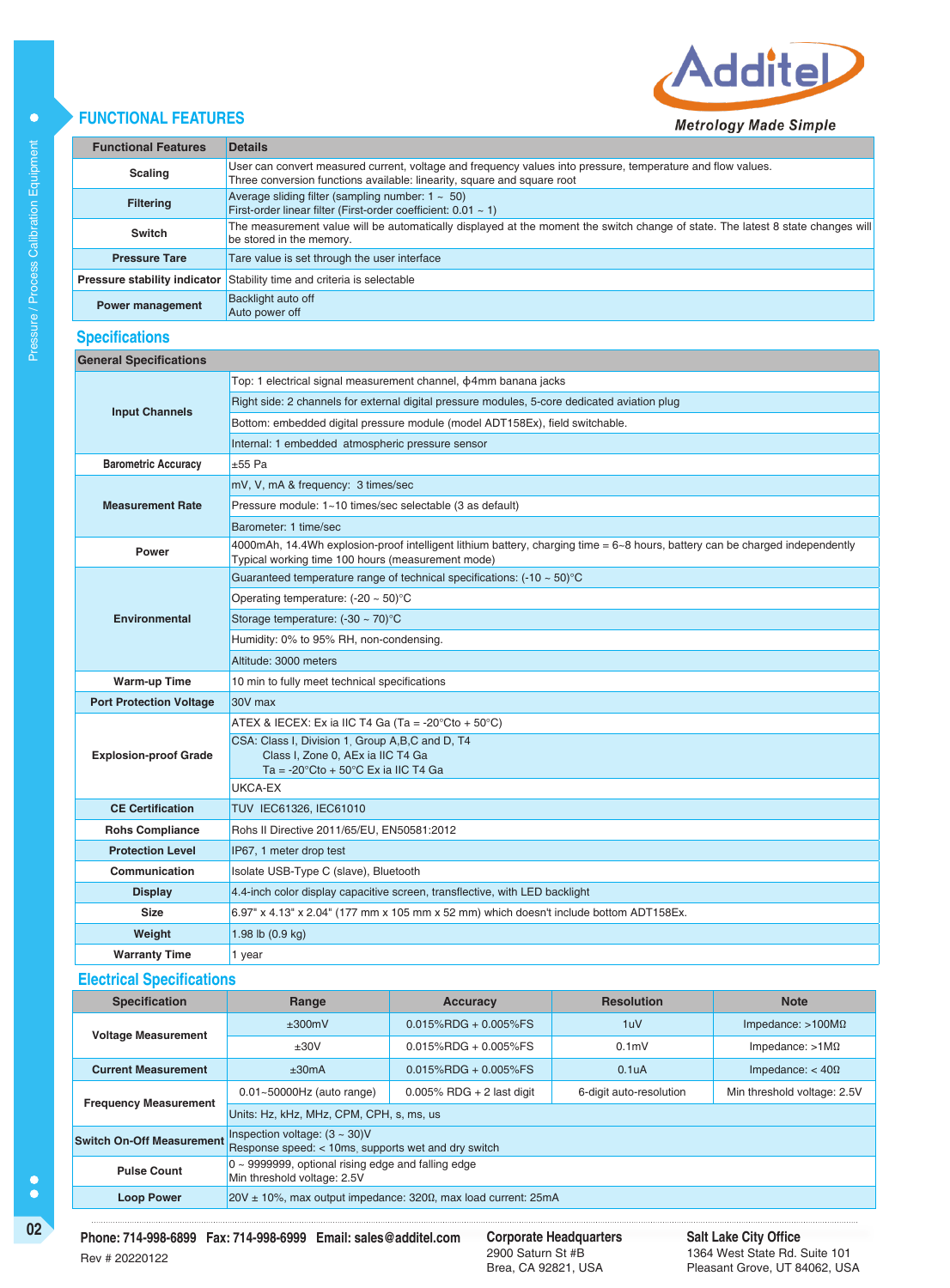## **PRESSURE TECHNICAL SPECIFICATIONS**



| <b>Specifications</b>                                                                     |                                                                                                                                                                                                                                                                                                          |  |  |  |  |  |
|-------------------------------------------------------------------------------------------|----------------------------------------------------------------------------------------------------------------------------------------------------------------------------------------------------------------------------------------------------------------------------------------------------------|--|--|--|--|--|
| <b>Pressure resolution</b>                                                                | 4, 5, or 6 digit resolution (user selectable)                                                                                                                                                                                                                                                            |  |  |  |  |  |
| <b>Temperature Compensation</b>                                                           | $-10^{\circ}$ C $\sim$ 50 $^{\circ}$ C                                                                                                                                                                                                                                                                   |  |  |  |  |  |
| <b>Pressure Module Type</b>                                                               | Built-in digital pressure module: ADT158Ex, for more detailed information, please see ADT 158Ex datasheet.<br>External digital pressure module: ADT161Ex, for more detailed information, please see ADT 161Ex datasheet.                                                                                 |  |  |  |  |  |
| <b>Specifications</b>                                                                     | Refer to the technical specification of the ADT158Ex and ADT161Ex                                                                                                                                                                                                                                        |  |  |  |  |  |
| <b>High Static Pressure and</b><br><b>Differential Pressure</b><br><b>Synthesis Index</b> | Two modules must be with the same range;<br>Typical Differential pressure accuracy of 0.002%FS or 0.02%RD, whichever is greater when using two 0.02%FS external modules.<br>Typical Differential pressure accuracy of 0.002%FS or 0.05%RD, whichever is greater when using two 0.05%FS external modules. |  |  |  |  |  |

Note: For more explanation, please reference application note "Achieving High Accuracy for High Static Differential Pressure Measurements"

#### **PRESSURE RANGE**

|                  | Gauge Pressure <sup>[1]</sup> |                       |                               |                |              |                   | <b>Compound Pressure</b> |               |       |          |                        |                  |
|------------------|-------------------------------|-----------------------|-------------------------------|----------------|--------------|-------------------|--------------------------|---------------|-------|----------|------------------------|------------------|
| P/N              |                               | <b>Pressure Range</b> | <b>Media</b>                  | Accuracy (%FS) | <b>Burst</b> |                   | <b>Pressure Range</b>    |               |       |          | <b>Pressure Rating</b> |                  |
|                  | (psi)                         | (bar)                 |                               |                | Pressure     | P/N               | psi                      | bar           | Media | Accuracy | <b>Burst</b>           | Over<br>Pressure |
| V15              | $-15$                         | $-1.0$                | ${\bf G}$                     | 0.02           | 3x           |                   |                          |               |       |          |                        |                  |
| GP <sub>2</sub>  | $\mathbf{2}^{\prime}$         | 0.16                  | G                             | 0.05           | $3\times$    | CP <sub>2</sub>   | ±2                       | ±0.16         | G     | 0.05% FS | Зx                     | 1.2x             |
| GP <sub>5</sub>  | 5                             | 0.35                  | ${\mathsf G}$                 | 0.05           | 3x           | CP <sub>5</sub>   | ±5                       | ±0.35         | G     | 0.02% FS | 3x                     | 1.2x             |
| GP10             | 10                            | 0.7                   | G                             | 0.02           | $3\times$    | <b>CP10</b>       | ±10                      | ±0.7          | G     | 0.02% FS | Зx                     | 1.2x             |
| GP <sub>15</sub> | 15                            | 1.0                   | ${\mathsf G}$                 | 0.02           | 3x           |                   |                          |               |       |          |                        |                  |
| GP30             | 30                            | 2.0                   | G                             | 0.02           | $3\times$    | <b>CP15</b>       | ±15                      | ±1.0          | G     | 0.02% FS | 3x                     | 1.2x             |
| <b>GP50</b>      | 50                            | 3.5                   | G, L                          | 0.02           | 3x           | CP30              | -15 to 30                | $-1$ to 2.0   | G     | 0.02% FS | Зx                     | 1.2x             |
| GP100            | 100                           | 7.0                   | G, L                          | 0.02           | $3\times$    | <b>CP50</b>       | $-15$ to $50$            | $-1$ to $3.5$ | G     | 0.02% FS | 3x                     | 1.2x             |
| GP150            | 150                           | 10                    | ${\sf G}$ , ${\sf L}$         | 0.02           | 3x           |                   |                          |               |       |          |                        |                  |
| GP300            | 300                           | 20                    | G, L                          | 0.02           | $3\times$    | CP100             | -15 to 100               | $-1$ to $7.0$ | G,L   | 0.02% FS | Зx                     | 1.2x             |
| GP500            | 500                           | 35                    | ${\sf G}$ , ${\sf L}$         | 0.02           | 3x           | <b>CP300</b>      | -15 to 300               | $-1$ to 20    | G,L   | 0.02% FS | 3x                     | 1.2x             |
| GP600            | 600                           | 40                    | G, L                          | 0.02           | $3\times$    | <b>CP500</b>      | -15 to 500               | $-1$ to 35    | G,L   | 0.02% FS | Зx                     | 1.2x             |
| GP1K             | 1,000                         | 70                    | ${\sf G}$ , ${\sf L}$         | 0.02           | 3x           | <b>CP600</b>      | $-15$ to $600$           | $-1$ to 40    |       | 0.02% FS |                        |                  |
| GP1.5K           | 1,500                         | 100                   | ${\mathsf G}$ , ${\mathsf L}$ | 0.02           | $3\times$    |                   |                          |               | G,L   |          | 3x                     | 1.2x             |
| GP2K             | 2,000                         | 140                   | G, L                          | 0.02           | 3x           | CP1K              | $-15$ to $1,000$         | $-1$ to $70$  | G,L   | 0.02% FS | Зx                     | 1.2x             |
| GP3K             | 3,000                         | 200                   | ${\mathsf G}$ , ${\mathsf L}$ | 0.02           | $3\times$    | CP <sub>2</sub> K | -15 to 2,000             | $-1$ to $140$ | G,L   | 0.02% FS | 3x                     | 1.2x             |
| GP5K             | 5,000                         | 350                   | G, L                          | 0.02           | 3x           | CP3K              | $-15$ to 3,000           | -1 to 200     | G,L   | 0.02% FS | Зx                     | 1.2x             |
| GP10K            | 10,000                        | 700                   | ${\mathsf G}$ , ${\mathsf L}$ | 0.02           | 2x           |                   |                          |               |       |          |                        |                  |
| GP15K            | 15,000                        | 1,000                 | ${\sf G}$ , ${\sf L}$         | 0.05           | 2x           | CP <sub>5</sub> K | $-15$ to $5,000$         | -1 to 350     | G,L   | 0.02% FS | 3x                     | 1.2x             |
| GP20K            | 20,000                        | 1,400                 | G, L                          | 0.05           | 1.5x         | CP10K             | -15 to 10,000            | -1 to 700     | G,L   | 0.02% FS | 2x                     | 1.2x             |
| GP25K            | 25,000                        | 1,600                 | ${\sf G}$ , ${\sf L}$         | 0.05           | 1.5x         |                   |                          |               |       |          |                        |                  |
| GP30K            | 30,000                        | 2,000                 | G, L                          | 0.05           | 1.5x         |                   |                          |               |       |          |                        |                  |
| GP36K            | 36,000                        | 2,500                 | ${\sf G}$ , ${\sf L}$         | 0.05           | 1.5x         |                   |                          |               |       |          |                        |                  |
| GP40K            | 40,000                        | 2,800                 | G, L                          | 0.05           | 1.35x        |                   |                          |               |       |          |                        |                  |
| GP50K            | 50,000                        | 3,500                 | G, L                          | 0.1            | 1.2x         |                   |                          |               |       |          |                        |                  |
| GP60K            | 60,000                        | 4,200                 | G, L                          | 0.1            | 1.1x         |                   |                          |               |       |          |                        |                  |

[1] Sealed gauge pressure for above 1000 psi [2] G=Gas, L=Liquid

Rev # 20220122

).05% Accuracy<br>Up to 40K PSI

**03 Corporate Corporate Headquarters Corporate Headquarters**<br> **Phone: 714-998-6899 Fax: 714-998-6999 Email: sales@additel.com Corporate Headquarters** 

2900 Saturn St #B Brea, CA 92821, USA

**Salt Lake City Office** 1364 West State Rd. Suite 101 Pleasant Grove, UT 84062, USA

 $\bullet$ 

 $\bullet$